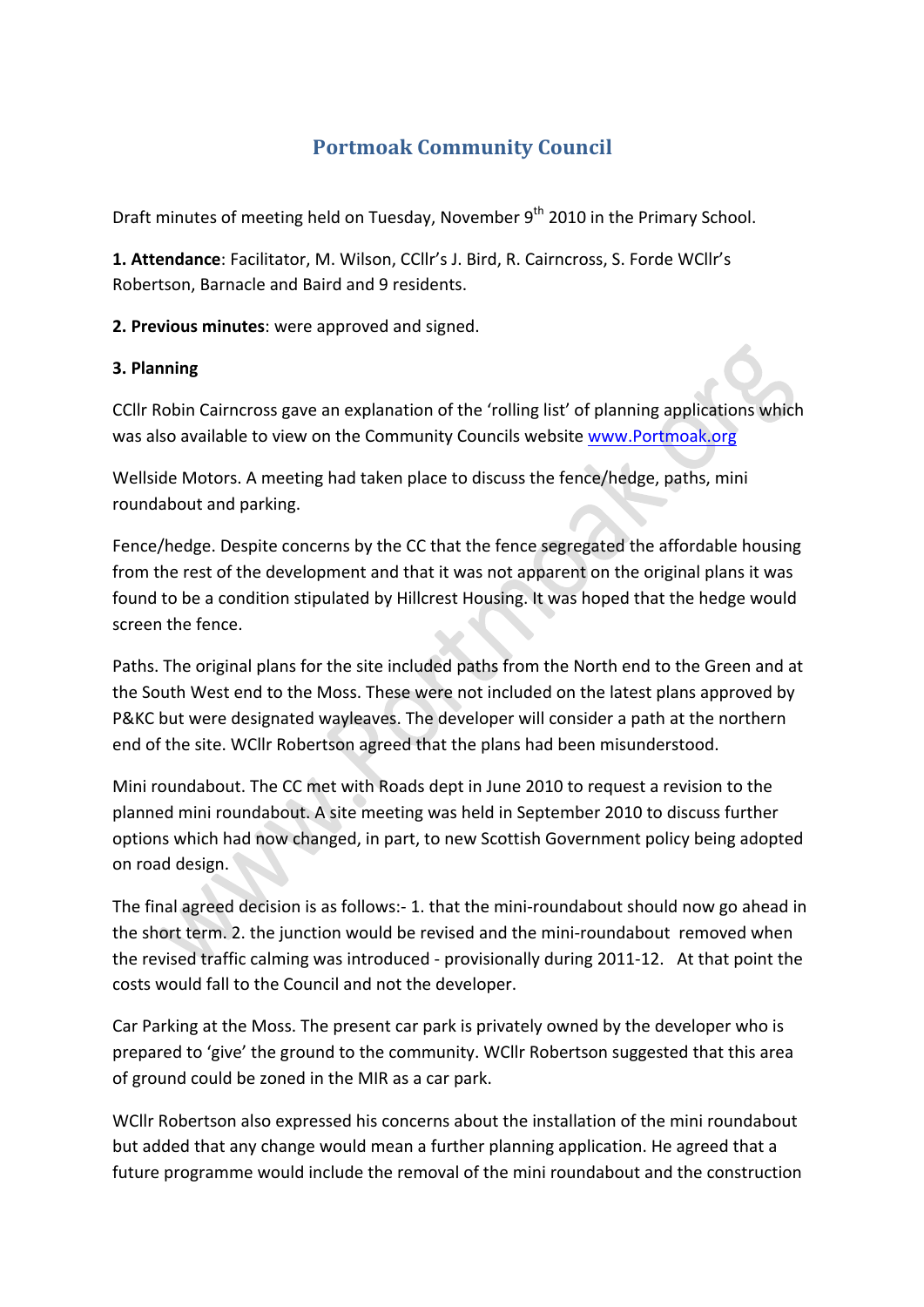of a build out but also suggested that with the future bleak economic outlook it was very unlikely that this would happen.

## **4. Matters arising**

# 1. Community Councillors

Jim Shepherd resigned in September. Jim had been a Community Councillor since 1998 and managed the finances of the CC. Stuart Garvie also resigned in September and Charles Weedon resigned in October. Thanks were expressed by the Secretary for the work they have carried out on behalf of the Community Council.

The CC consisted of 2 elected Cllrs plus one co-opted Cllr and therefore a by-election was required and held recently. The following residents, Dick Williamson, Malcolm Parkin, Margaret Wilson, Malcolm Strang Steel, Tom Smith and Susan Forde were elected Community Councillors and will take up office on November 25th 2010.

The secretary, on behalf of Portmoak residents, took the opportunity of thanking these people who have offered to give up their time on behalf of the community.

# 2. Stephen's field.

Discussions are on-going between builders and P&KC. There was an issue raised at a site meeting whether the present path alongside No 27 Whitecraigs was still required and this was passed to the Field Management Group. Further suggestions including the use of the ground for allotments which had been raised by residents had also been passed on to FMG.

3. Balgedie Toll to Mawcarse Road.

Signing work will be carried out winter 2010

4. Hedge alongside playing ground, Kinnesswood.

The problem with the hedge was first reported at a CC meeting by a resident who was concerned that vehicles travelling up Bishop Terrace could not see people about to cross the road into Stephen's field because of the height of the hedge. A meeting took place with P&KC and a suggestion was made for a fencing arrangement but a further problem was reported at the bottom of the hill with vehicles travelling down the road and children crossing the road at the position of the drop down curbs.

It is not ideal to remove any hedge but the potential of someone getting seriously injured or indeed killed far outweighs the niceties of a hedge.

A new hedge will be planted further from the road edge between the trees and the Safer Routes to School group have volunteered to assist with the planting.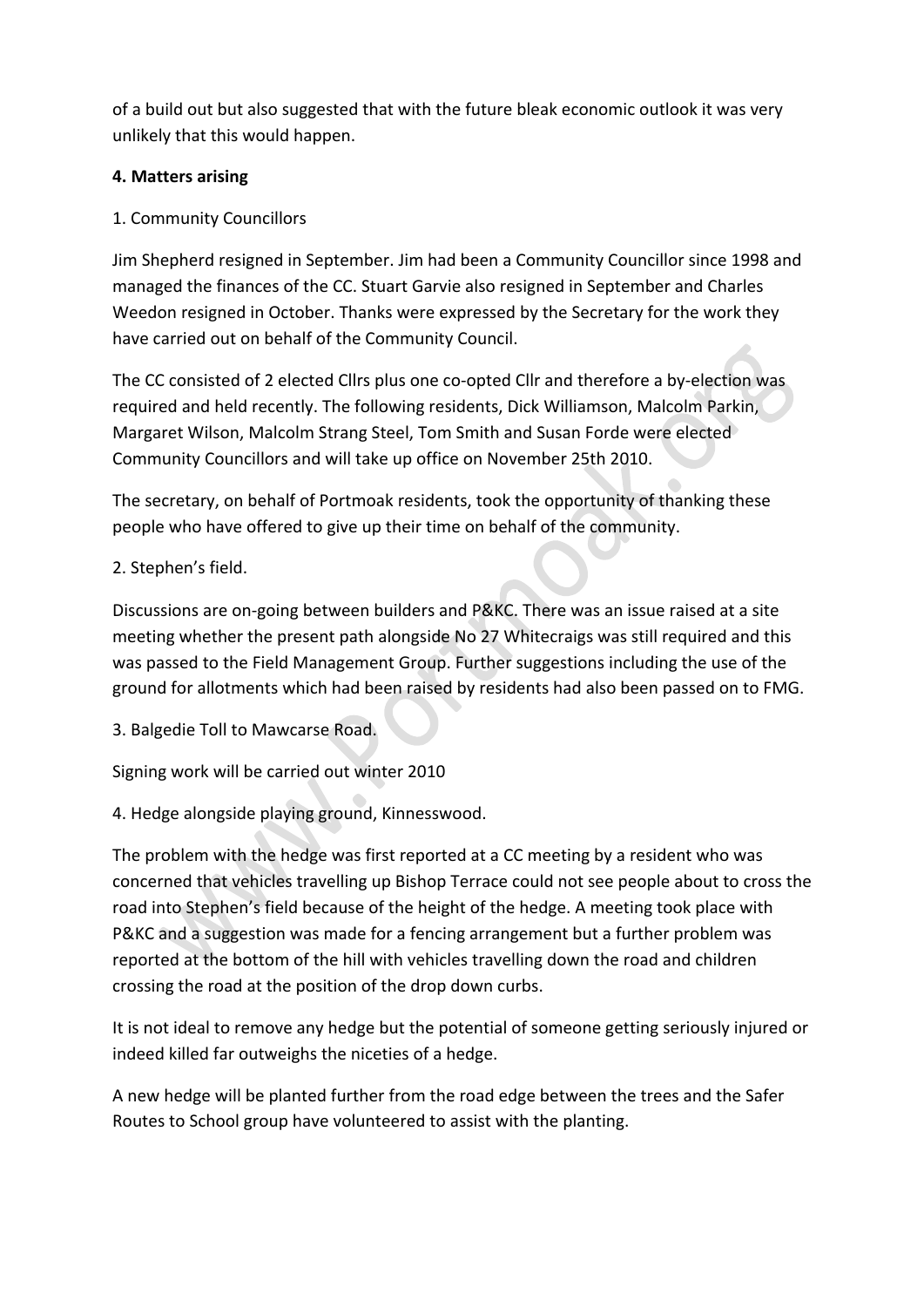The plants will be ordered this week and it is expected that planting will be undertaken in January 2011 (Sec. Note: snow fell last year on December 16th and continued until March!!)

Under AOB a resident raised the question of the red areas which had been painted across the road at Buchan Avenue and Bishop Terrace. These had been painted to alert all road users that it was more than likely that children would be crossing the road at these areas. It was hoped that people crossing at these points would still be aware of their kerb drill, that traffic had the right of way and that the painted area did not give a false sense of security.

5. Kinnesswood Bus shelter area.

Following a presentation by a resident on his thoughts for changing the present set up at the bus shelter with a more modern look on May 11th 2010 there have been many opinions both for and against the change, some in principle of a change and some against the suggested modernised look.

It has been suggested that the CC is better placed to organise some form of process whereby the views of the community could be heard, however, it might be wiser to leave this subject until we have a larger compliment of CCllrs.

#### 6. Meeting with Gliding Centre

Following the presentation by the Gliding Centre in August it was agreed that the CC would initiate arrangements for a local liaison group. It was originally suggested by the CC to wait until the MIR was published by P&KC in October in the belief that the contents would have some bearing on the liaison group. However the report is now available and whilst it contains many suggestions there are few answers. It has now been decided that the CC will meet with representatives of the Gliding Centre shortly to discuss how best to proceed.

#### 7. Build Outs

One completed with a good report so far and one to do.

#### 8. Vane Farm road.

A number of requests for sweeping this road were made in 2009. In February 2010 the inference was moved from trying to get the road cleaned to someone to appraise the condition of the road.

WCllr Baird agreed to progress this problem.

9. Loch Leven Heritage Trail.

The following are still on going.

- 1. Route alongside RSPB still on going.
- 2. Access to Trail in Levenmouth area still required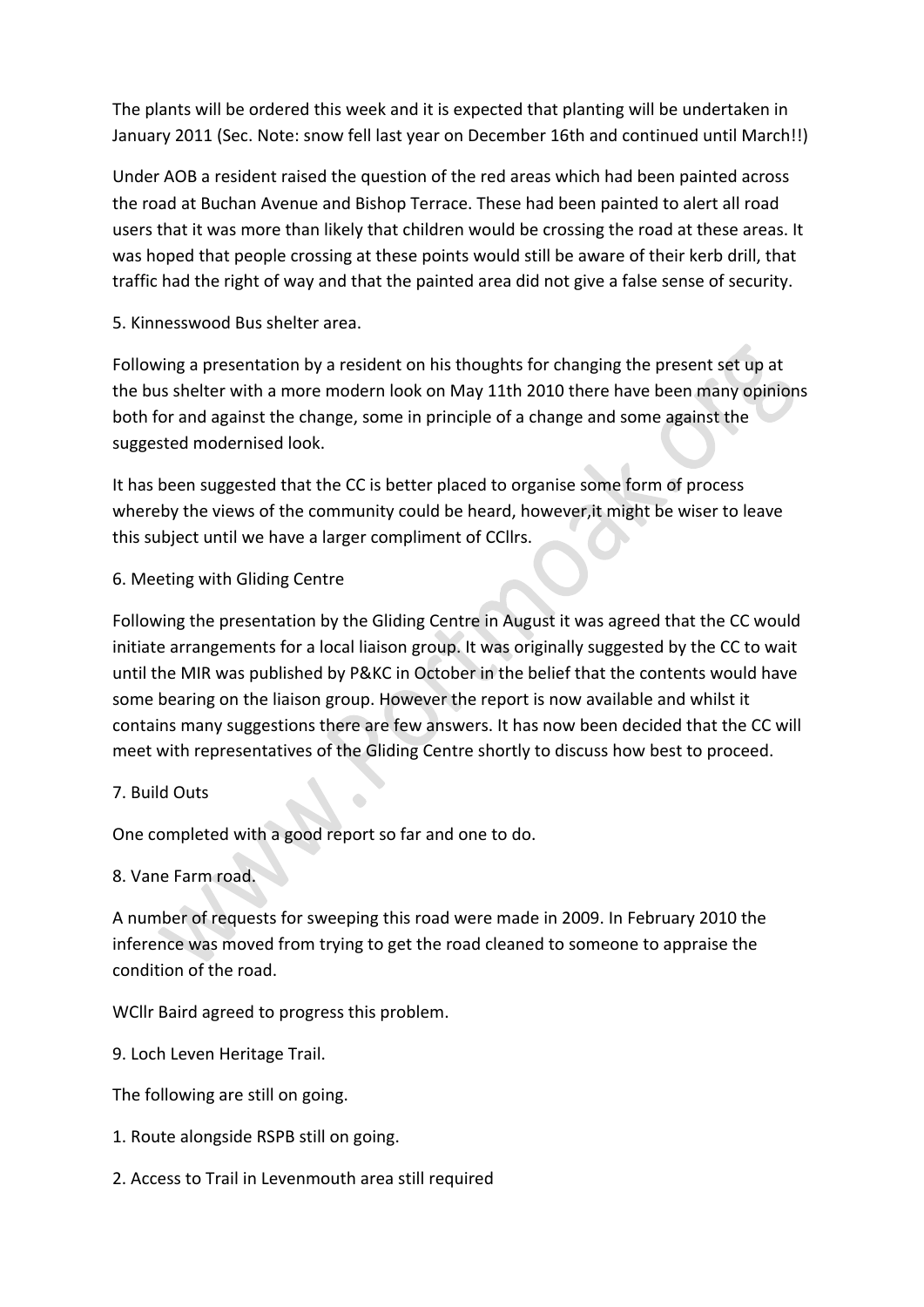WCllr Robertson had previously agreed that Tracks would take on board the question of a pathway between the MBW and the Heritage Trail at Grahamstone.

10. Sign required to Well at Scotlandwell.

CCIIr Forde agreed to discuss the situation with people in Scotlandwell including those who were managing the update of the wash house.

#### **4. Police Report.**

The report was e mailed as follows:-

Apologies for non attendance, unfortunately due to staffing levels.

There has been a recent series of thefts from cars which have either been unlocked or have had high value items sitting in full view. Buchan's garage has also recently been targeted although, thankfully nothing was stolen there was still a considerable amount of damage. In addition there have been a number of thefts of tools from building sites in remote areas.

We would be grateful if members of the public see anything or anyone they consider to be suspicious to give us a call.

We would like to remind you of our AFTER DARK campaign and the requirement for extra vigilance during the darker evenings. It is also important that we keep our eye on elderly neighbours especially in the colder weather.

We would also like your opinion on the use of our Mobile Community Office.

- Is there an event taking place in your area which we could provide a presence?

- Is there a requirement for us to hold 'surgeries' in your area to listen to your concerns? If so, where is the best place to park the vehicle?

The most common issues occupying the majority of our time relate to complaints regarding youths causing annoyance. We are conscious that at this time of the year, egg throwing becomes an active past-time. We make a point of visiting local retailers to ask them to look out for young people purchasing large quantities of cheap eggs and carrying out as many high visibility patrols as possible.

Many thanks for your continued support

## **4. Treasurers report.** No report

#### **6.#Subcommittee reports**

#### Paths Group

Work on the path along the A911 has progressed, people have been seen using the path although it has not been completed.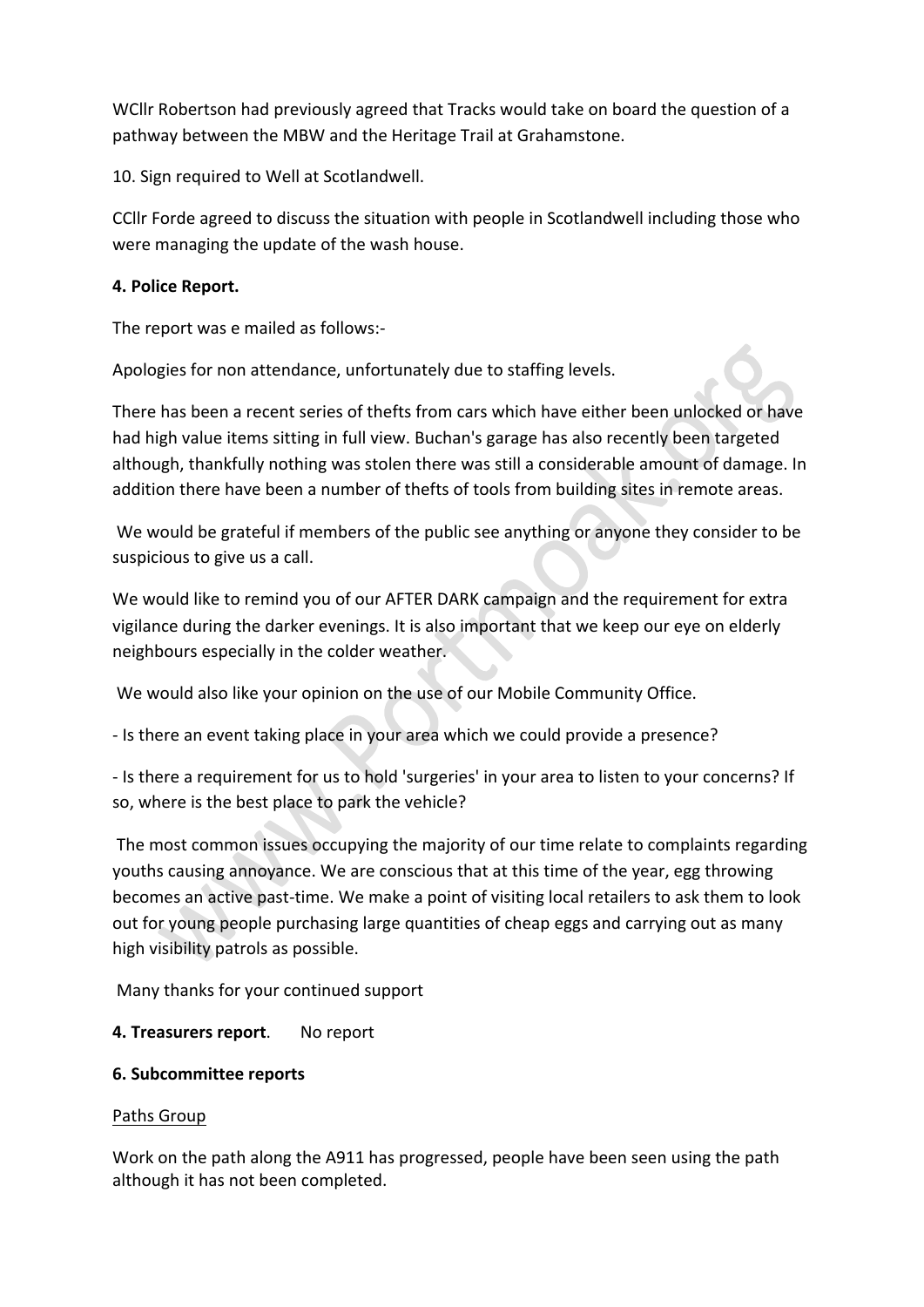The paperwork for the MBW had been requested from the previous CCIIr to pass on to the next Paths Group co-ordinator.

# **7.#Ward#Cllr#reports**

WCIIr Baird indicated that the post bus is not used very much. It was suggested that the bus may be better used if it travelled throughout the area stopping at various places in a similar fashion to the fish van. That way all the different areas in Portmoak could be serviced.

WCllr Baird reported that although P&KC was 'leaner' than most other Councils in Scotland there were still belt tightening times ahead and it was likely that everyone would be affected in some way. Anyone with views on where the Council money should or should not be spent could fill in a Viewfinder questionnaire on the P&KC website:-

http://pkc.financial-priorities-questionnaire.sgizmo.com/s3/

WCllr Barnacle agreed with WCllr Baird. He also reminded the meeting that the MIR covered the period up to 2024 and a further concern was the movement of services from the centre of Kinross to the Campus. A further concern was the movement of Tayside Contracts from the base alongside the motorway at Kinross although he welcomed the planned changes at the service station and the planning gain of a roundabout in this area.

# **9. AOCB**

1. An e mail request was received from a resident at Wester Balgedie on 31.10.10.

Loose sheets of corrugated tin were becoming loose on a barn and with the recent high winds there was a possibility that these uncontrolled flying hazards could do some real harm to an innocent passer-by.  $\bigodot$ 

An inspection was carried out by P&KC engineers on 2.11.10. The problem was explained to the owner of the barn on 4.11.10 who promised to have someone look at the problem. The owner was again contacted on 8.11.10 but had not received a report from his 'man on the ground'.

Post Meeting Note: The owner has contacted P&KC with the response that there is not a problem. P&KC engineers disagree and a formal letter will be sent (by Friday 12.11.10) to the owner explaining that he has 14 days to remove the problem otherwise the Council will take it upon themselves to carry out the necessary repairs and forward the costs to the owner.

2. A resident reminded the meeting of the recent advertisement by BT entitled 'Race to Infinity'. For anyone interested in registering interest in an effort to achieve higher broadband rates then please browse the dedicated BT "Race To Infinity" competition website at the following URL:-. http://www.racetoinfinity.bt.com/